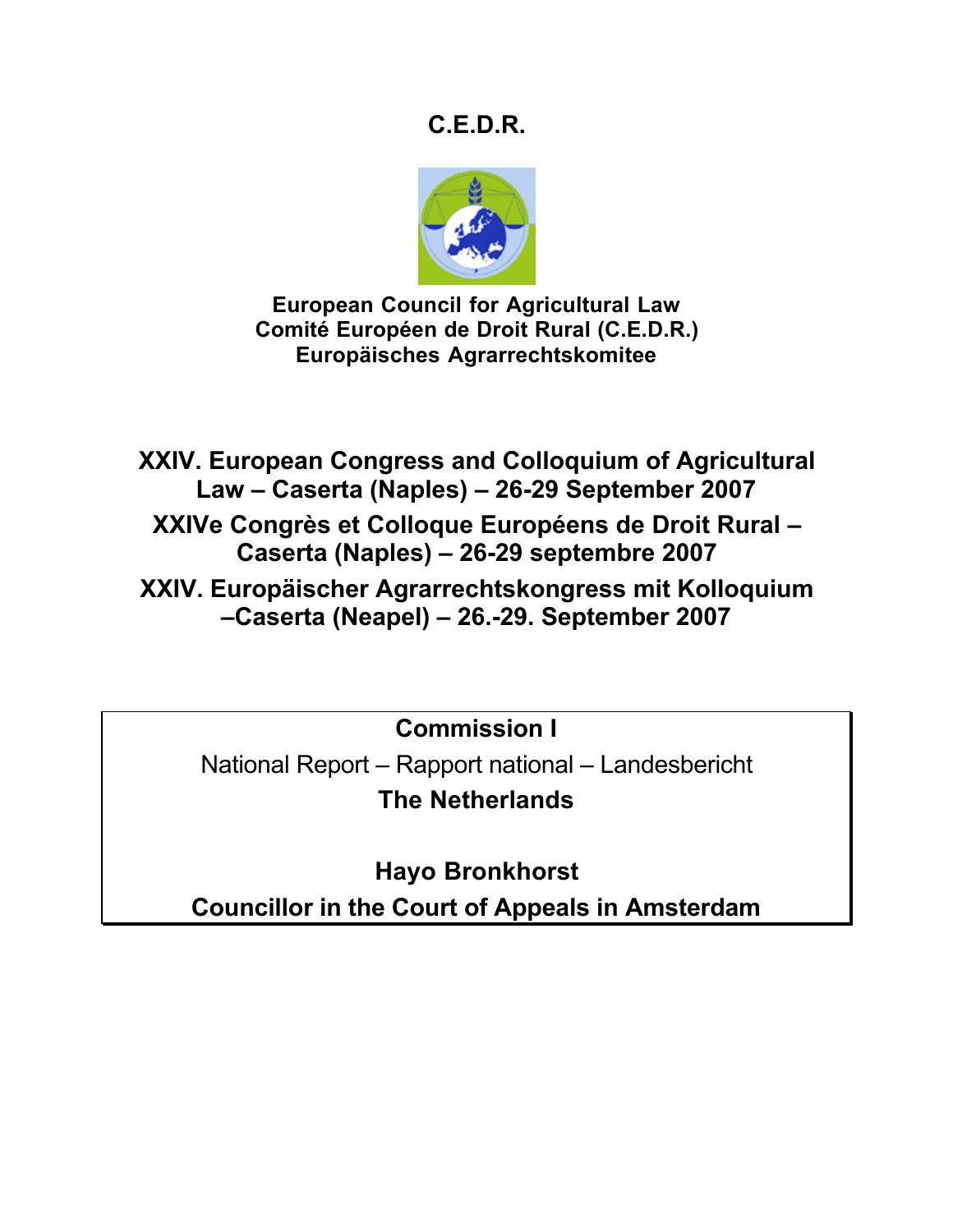## **XXIV. European Congress and Colloquium of Agricultural Law – Caserta (Naples) – 26-29 September 2007**

## **Commission I**

## **Common Agricultural Policy, new rules of WTO and regional equilibrium**

### **Hayo Bronkhorst**

Councillor in the Court of Appeals in Amsterdam

**1. The economic importance of agriculture in the economic context of the Netherlands (historical reasons, social structure, territory and its morphology). Strategic agricultural sectors.**

In The Netherlands in 2004, out of a total surface of 3.552.000 hectares, in 54.4 % was in use for agriculture (1.933.000 hectares).

1.014.825 hectares were in use for the production of arable crops and horticulture (52,5%), 885.314 hectares sustainable grassland (45,8%) end 32.861 hectares sustainable plants(1.7%).

In 2005, out of a total number of 81830 holdings, 12.358 were farms, producing arable crops, mainly wheat, potatoes, sugar beet and pulse; 14759 were horticulture holdings; 41098 were holdings with grazing animals; 6083 were holdings with penned animals;7532 were mixed holdings.

1714 holdings possessed 100 hectares or more, 7373 between 10 and 15 hectares, 4998 one hectare or less. 1959 holdings did not possess any grounds.

In 2005, the holdings contained cow-cattle (3798804, of which 1433202 for milk production (including calves) producing 10480000 tons of milk and of which 382455 cows and 828740 calves for meat production, pigs (1037516), hens (81155445) and(sheep(858084).

Horticulture is the biggest sector of Dutch agriculture. The Netherlands are the biggest exporter of flowers and bulbs. Cucumbers, tomatoes, lettuce, mushrooms, fruit, bell peppers and potplants are other important horticultural products.

In 1980 Dutch agriculture still comprised 144994 holdings; between 1980 and 2004 the part of the national income produced by the agricultural sector decreased from 13.3% to 3%.

Notwithstanding this development, the Netherlands are the second largest exporter of agricultural products in the world. In 1995 exports were at 46,41 billion Euros, most of them to Germany.

Dutch agriculture and environment

Dutch agriculture is also characterised to a large extent by intensive cattle and fowl-breeding (mainly pigs and hens, but also cows). The Netherlands have great difficulty in meeting the EU standards for ammonia emission. About 90% of the ammonia emission in the Netherlands is produced by agriculture.

Plans have been developed at governmental level to concentrate these activities on defined locations (agroclusters, agroparks and greenports), which could not only promote economic efficiency, but also reduce the use of energy and glasshouse emission.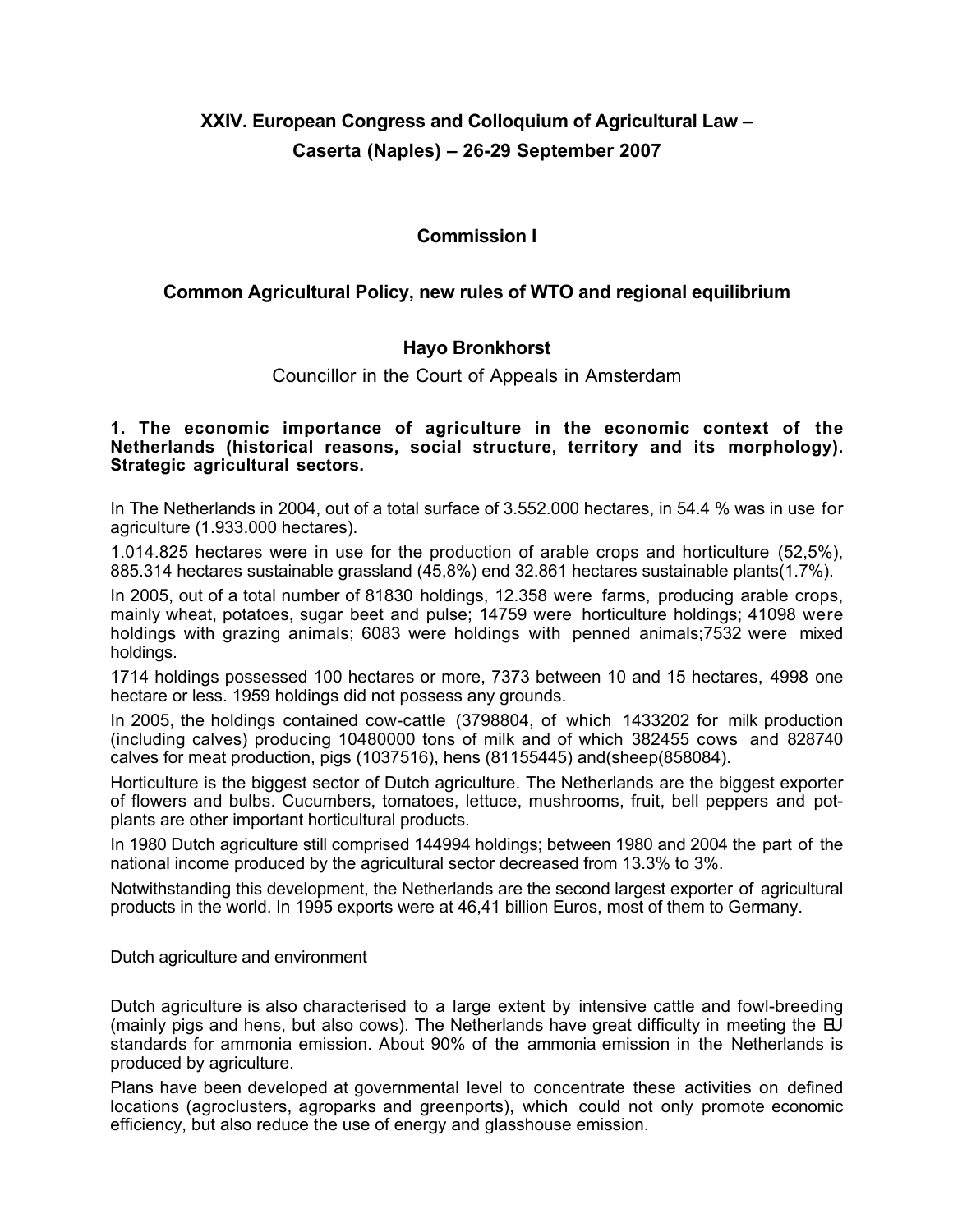Intensive animal breeding causing notably manure problems (ammonia emission) and risks of animal diseases (foot and mouth for disease, Newcastle disease, swine-plague) have led to two plans for geographical restructuring of the sector, one in the province of Gelderland and another in the Province of Noord-Brabant.

Source: Annual reports of the LEI (Landbouw Economisch Instituut, Wageningen, The Netherlands)

#### **2. Implementation of the CAP in the Netherlands during the last decades, the peculiarities of the political choices, and the main problems occurred.**

The author conceives this question as referring to the administrative way the CAP was implemented in the Netherlands, and not referring to the contents of the measures adopted, since in principle the CAP is to a very large extent mandatory as its contents are concerned, whereas at the same time the principle of the unity of the markets, with as the underlying principle that all rules are to be applied throughout the EC equally, is one of the three main principles of the CAP.

As the administrative implementation is concerned: in the first years of the CAP, the Netherlands did not feel unusual about the CAP, since Mr Sicco Mansholt, the first minister of agriculture after the second world war was not only the first European Commissioner, but also modelled the Directorate General VI, agriculture, strongly after the Dutch ministry for agriculture. This has made amongst others, that until nowadays, this directorate general is the only one in the Commission with a legal service on its own.

Nevertheless the Dutch implementation presented and still presents some particularities, since the implementation has not been fully done in a centralised way by the Dutch ministry of agriculture: in the Netherlands. In particular, in the field of production and trade in agriculture corporate bodies implying obligatory membership, administered and financed by the affiliated members, are in function and decide on specific rules for the sector (e.g. quality rules). These bodies, "productschappen" and " bedrijfschappen" (product boards) exist for instance for arable crops, dairy, cattle and meat and fruit and vegetables. The Netherlands have invested these boards often with the implementation of (parts of) the common organisation of the markets, for instance the administering of export refunds, milk quota and the application of EC restructuration measures.

Furthermore for the execution of intervention measures the "Voedsel In- en Verkoopburau (Bureau for the buy and sale of food), an agency with the mission after the second world war to secure the food situation of the country) was designated to execute EC intervention measures.

As far as the contents of the EC instruments are concerned, in the case of optional measures, it is to be observed that the directive on mountaneous and disadvantaged zones has hardly been applied; the country does not practically have such zones. On the contrary, all options available the grant special quota under the milk quota regulations have been used.

Furthermore use has been made in the Netherlands of EC measures providing for financial support in the field of the setting up and improvement of producer groups (mainly in the fruit and vegetables sector).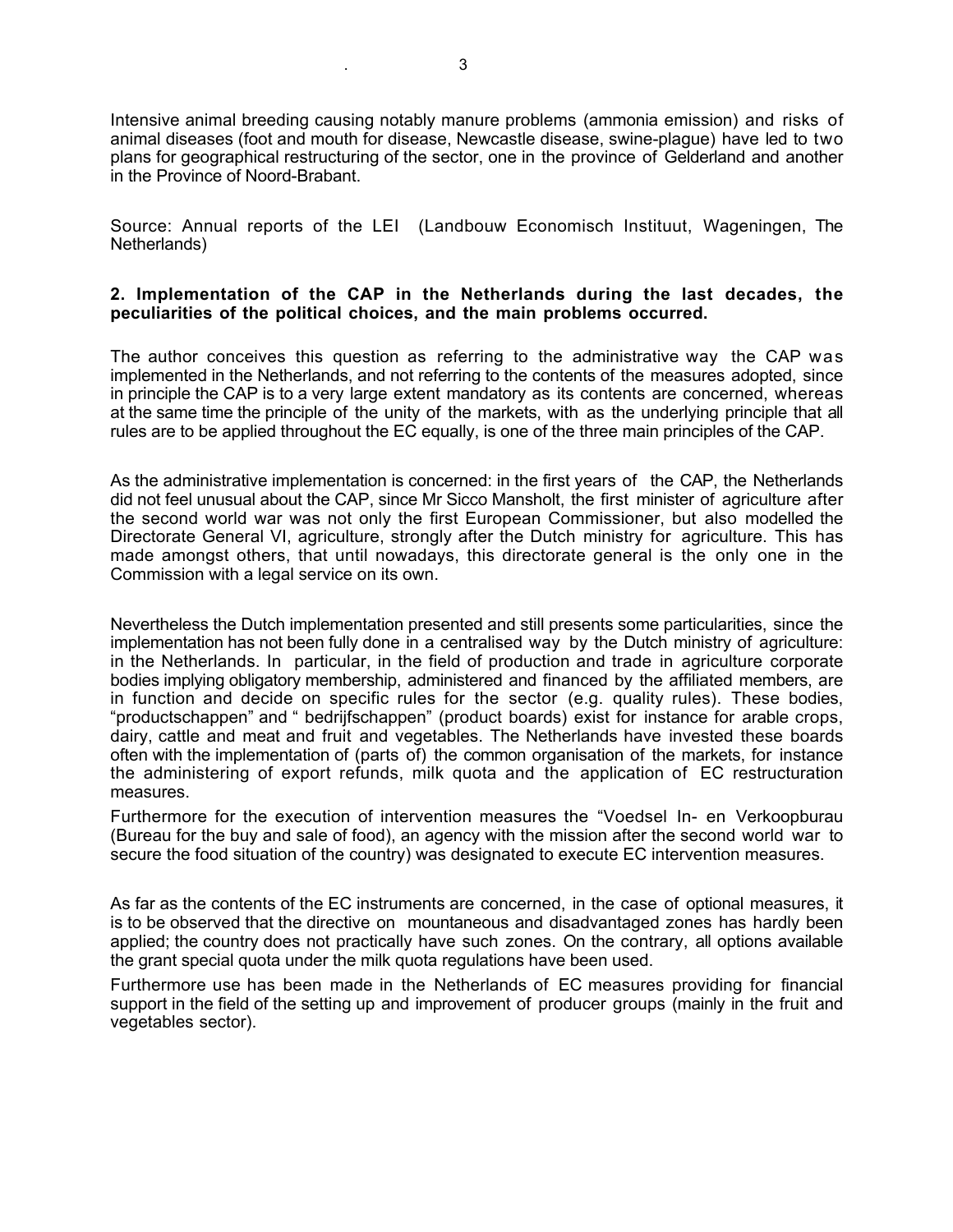## **3,4 The modalities of the CAP implementation in the Netherlands after the 2003 reform: why non-decoupled aids haven't been adopted though sometimes possible.**

#### **Non-decoupled payments allowed by the EC Reg. No. 1782/2003 (in its Title IV) and subsequent Regulations, which have been preferred.**

a. By legal definition, the Dutch agriculture does not benefit from the quality premium for durum wheat (art. 72 of the regulation) and the hops area aid (article 110 n); moreover there is no rice production in the Netherlands. In 2006 non-decoupled payments, still applying in 2005 for sheep and goats, arable crops and dried feed, and beef and veal as defined in the regulation were abolished. The milk premium was integrated in the single payment scheme.

Non decoupled payments for protein crop, nuts, energy crops, starch potato and flaxseed were maintained in 2006. Moreover the slaughter premium for beef and veal were, maintained, this, according to the minister, for reasons of competition.

b.Regulation (EC) Nr. 1782/2003 is implemented by an instrument based on the Landbouwwwet (Agriculture Act), the latter being the main instrument of delegation tot the government for the implementation of the CAP in the Netherlands. The actual instrument is a ministerial decree named: Regeling GLB inkomenssteun 2006 (Regulation income support CAP 2006).

The main executive is the DR (Dienst Regelingen van het Ministerie van Landbouw, Natuur en Voedselkwaliteit /Service "schemes"of the Ministry of Agriculture, Nature and Food quality), an agency of the Ministry.

However, HPA (Hoofdproductschap Akkerbouw/Main Productboard for arable crops) is responsible for the execution of the aids for starch potatoes and flax seed. Likewise the PVE (Productschap voor Pluimvee en Eieren /Productboard for Fowl and Eggs) is executive body for the slaughterpremium for beef and veal. The milk premium was in the hands of PZ (Productschap Zuivel/Dairy Productboard).

#### **5. The relationship between the new CAP rules and the WTO Agreement on agriculture, in general**

The new CAP rules are aimed to fit in the goals set at first in the Uruguay-round pursuing amongst others the liberalisation of world trade in the field of agricultural products.

In particular the frame agreement provides for a substantial reduction of the total level of tradedisturbing aids and the engagement to provide for a definition of non trade disturbing aids (green box). Aids linked to production are considered to be trade disturbing (blue, and later the amber box).

#### **6. The "conditionality" in Reg. No. 1782/03 and the WTO's so-called "green box"**

It can be questioned whether the conditionality-requirement is really essential to classify aids as always to be in conformity with WTO-agreements. Under Regulation No. 1782/03 beneficiaries are not always obliged to engage into the production of agricultural products, but they probably will, also with the help of the aids. The conditionality obligation could therefore give a "fumus" of conformity for aids in the amber box, in so far as they show that at their basis lie environmental and social objectives'.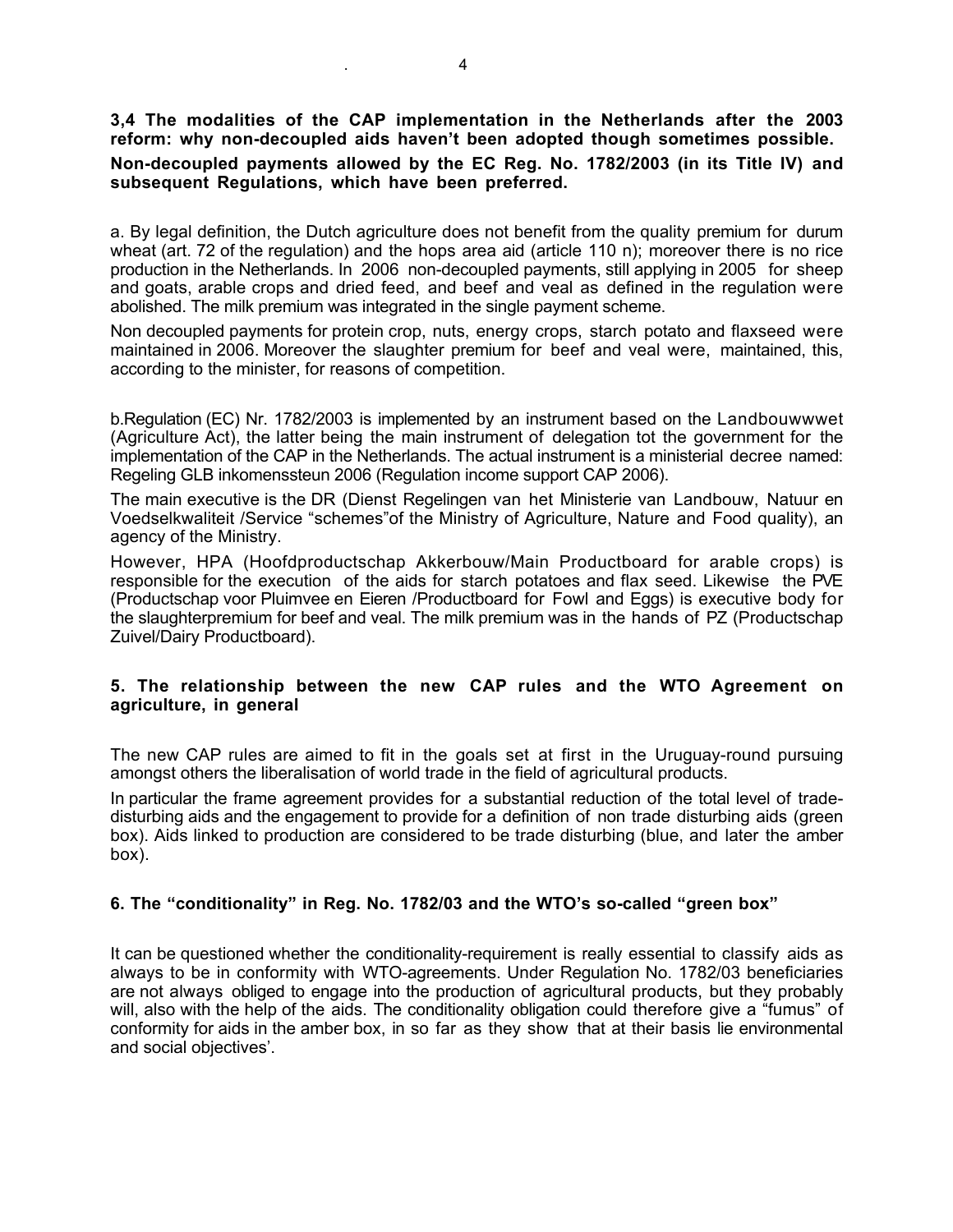**7, 8, 9. Influence of the WTO rules on the government's choices about the national implementation of the new CAP rules.**

**Influence of the expected future rules (those currently negotiated in the Doha framework).**

#### **In positive case, in which sense there has been an influence? Should there have been?**

The choices of the governments (apart from details concerning the integration and control system) are limited to maintain certain non decoupled aids (discussed under questions 4, 5 and 6), the fixing of a transitional period and the regionalisation of the ceiling under articles 41, 58 and 59 of the regulation. None of these latter have been introduced in the Netherlands. Neither has an explanation for this has been given by the government. Practical reasons of implementation (absence of important geographical economical and social differences) may therefore have been at the basis for these decisions.

On the other hand, the following can be remarked. The Dutch government has charged the Dutch LEI (Landbouweconomisch Instituut) at Wageningen to establish the effect of the WTO proposals for the Dutch economy and agriculture in particular (Annex to the letter of the Minister of Agriculture to the President of the Second Chamber of Parliament (Tweede Kamer, vergaderjaar 2002-2003, 25074 and 28625, nr 61)). From the LEI report, it appears that a substantial decrease of the export to third countries is to be expected especially in the sectors of cereals, sugar and beef (primary products and processed products), but that at the same time, as a consequence of liberalisation allowing for larger economies of scale, export opportunities will appear,. Agricultural revenues would however decrease considerably, mostly in the cereals sector. As far as the important dairy sector is concerned, after the 15% decrease of prices as a result of the agenda 2000 only a further 2% decrease is expected.

As a whole revenues in the primary sector would decrease 9%, in the total agricultural sector 6%. It has been also established in the LEI report, abolition of the blue box (aids linked to production) would not substantially affect Dutch agricultural income.

The latter might have incited the Dutch government not to opt for the non-decoupled aids allowed under the Regulation (except those mentioned under 3 and 4 above).

#### **10. Effect of the participation of the EC into the WTO has (or had) on the regional equilibrium inside the EC area. Food trade issues which particularly interest the Netherlands.**

No studies or reports have been done in The Netherlands on the subject. In the abovementioned LEI report it is expected that the increase in trade with third countries will lead to a reduction of intra EC trade; it could be said that by that, trade will follow its more natural patterns, with indeed logically as a result also a more natural intra-EC equilibrium.

This, together with price-decreases (predicted 49%) and the pressure on farming land to be used for housing, recreational and industrial purposes might lead to a quasi disappearance of the cereals sector in the Netherlands (this is a personal view by the author).

#### **11. 12. Membership of a regional organization, or to a regional integration agreement, or to a regional cooperation agreement, or similar. Provision any special rule for agricultural trade by these organisations or agreements**

1. The Netherlands are member of the Belenux Economic Union by the treaty concluded in September 1944. Articles 65 to 67 of that treaty provide for special rules on agriculture, reminding to some extent to the provisions in the EC Treaty. However the Benelux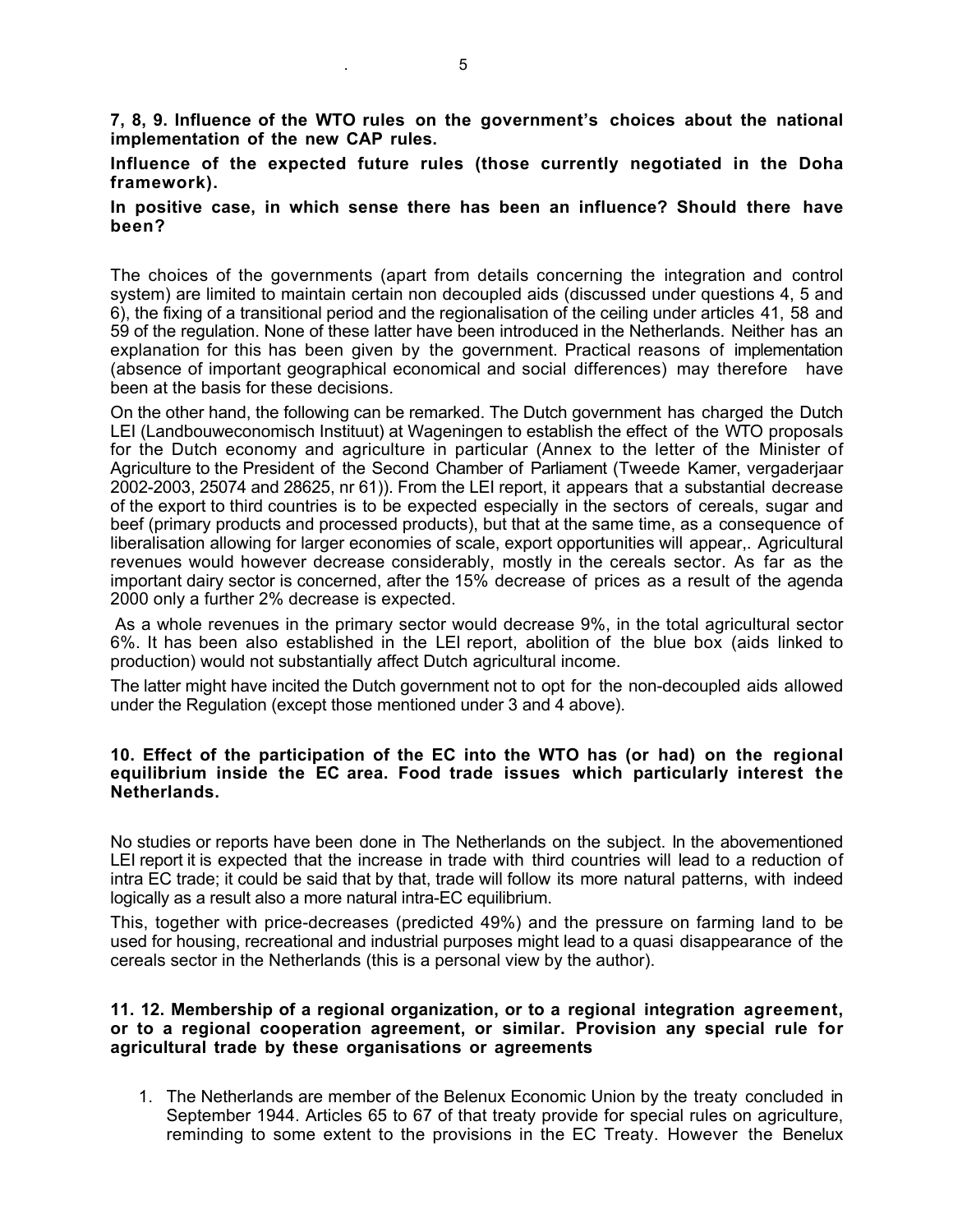provisions overtaken by the CAP. A Treaty of 1958 has ensured the compatibility of the Benelux Treaty with the EEC Treaty.

2. The Netherlands are part of The Kingdom of the Netherlands together with the Netherlands Antilles and Aruba on grounds of the Koninkrijksstatuut (Statute of the Kingdom). Article 37 of this statute provides for consultation by all three members concerning i.a. the promotion of effective social economic, financial and monetary matters, but no specific rules are provided for concerning agriculture. The Netherlands Antilles and Aruba hardly produce any agricultural products.

#### **13,14,15,16,17,18**. **Bilateral commercial agreements involving agricultural trade.**

The Netherlands do not take part in any international bilateral commercial agreements in the field of agriculture providing rules for the trade in agricultural products. Cooperation agreements with developing countries do frequently aim at improving agriculture in these countries. On the other hand, The Netherlands favour liberalisation of trade notably within the WTO because of the fact that developing countries can generate more growth by participating in the world trade and by further integrating in the world economy (Instruction of the Dutch government for the delegation of the Kingdom of the Netherlands to the sixth Ministerial Conference of the WTO (Hong Kong, 13 to 18 December 2005) (records of the Second Chamber of Parliament 2005-2006, 25074, nr 104)

#### **18. Did your country work out some proposals for the new Round of multilateral negotiations, in order to reform some parts of the Agreement on Agriculture? Did these proposals somehow take into account the rights and the obligations – concerning agricultural trade – deriving from the regional agreements or organizations to which your country is party?**

Such proposals or initiatives were not done by the Netherlands. The country has officially adopted the course of loyal cooperation within the EU framework. Thefollowing parts of the abovementioned instruction of the government to the Hong Kong negotiations may illustrate this:

At one hand, The Netherlands recognise that it profits from open boundaries, and that it benefits above average by a worldwide liberalisation of trade, amongst others through strong sectors like transports, logistics and processed food. The Dutch industry operates on a world market, and benefits from more space in international entrepreneuring. Especially in the services sector Dutch undertakings made considerable investments abroad (E 258 billion) Moreover under the Dutch constitution it is aid down that The Netherlands aim at a strengthening of the international legal order, of which WTO is an important economic component.

In the course of the latest Hong Kong negotiations, the Netherlands took no special initiatives, but instructed the Dutch delegation that notably against this background the main objectives of the forthcoming WTO round would remain:

- Reinforcement of WTO as the hub of the system of world trade
- Continuation of the liberalisation of trade in the interest of all parties
- Further integration of developing countries in WTO and world trade
- Recognition and implementation of the tangent planes with other policy fields (notably environment and other non trade concerns)

Above all, it is mentioned that the trade policy belongs to the powers of the EC on grounds of article 1333 EC Treaty, and that it is the European Commission which acts as spokesman and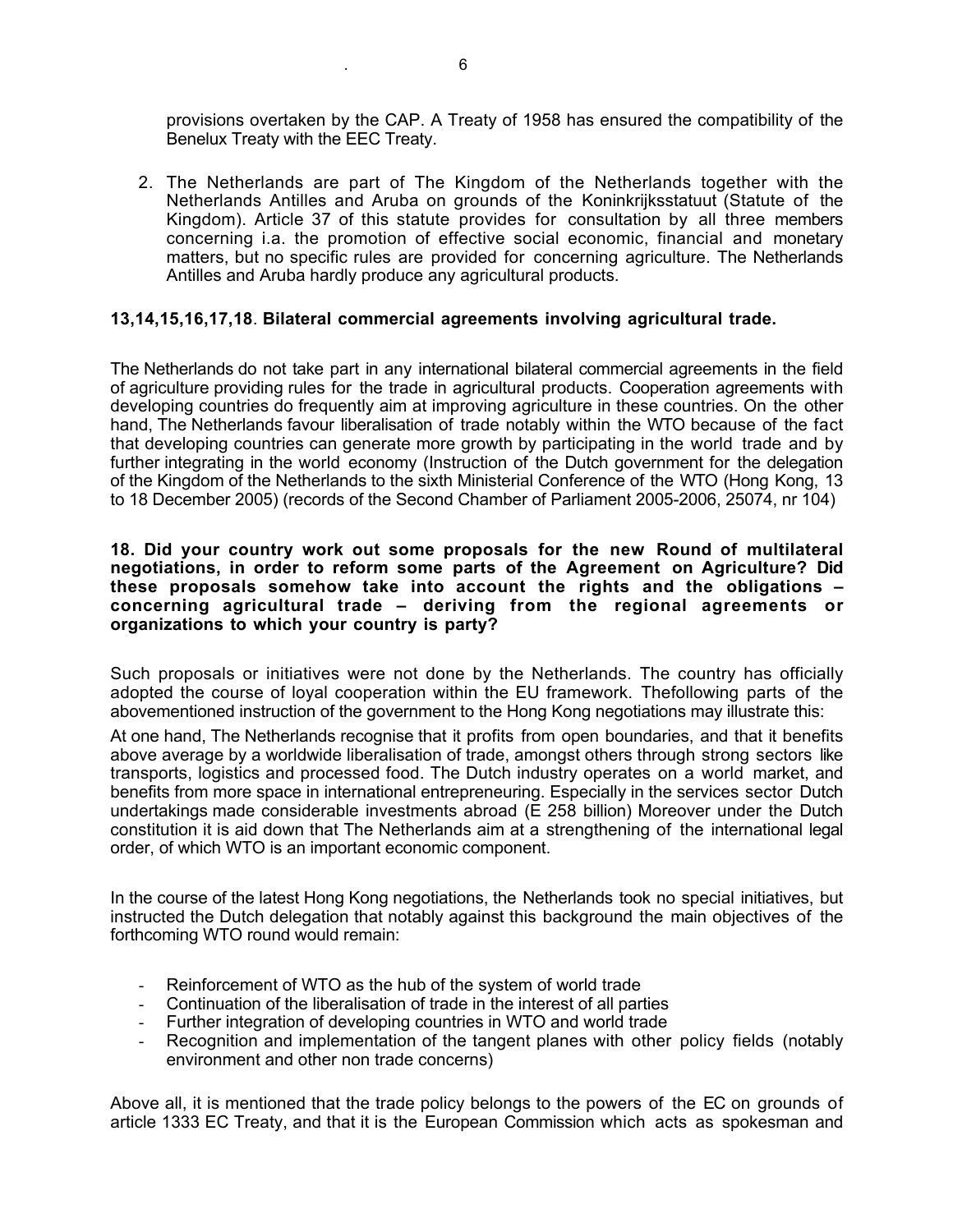negotiator, on the basis of the guidelines adopted by the Council since September and October 1999, and confirmed by the conclusions of that Council on 18 October 2005.

The (Dutch) delegation will assume the position of a loyal partner in the European context in view of the important global interest of an ambitious and well balanced result. The delegation will contribute where it can to a successful course of the conference.

- (Instruction of the Dutch government for the delegation of the Kingdom of the Netherlands to the sixth Ministerial Conference of the WTO (Hong Kong, 13 to 18 December 2005) (records of the Second Chamber of Parliament 2005-2006, 25074, nr 104)